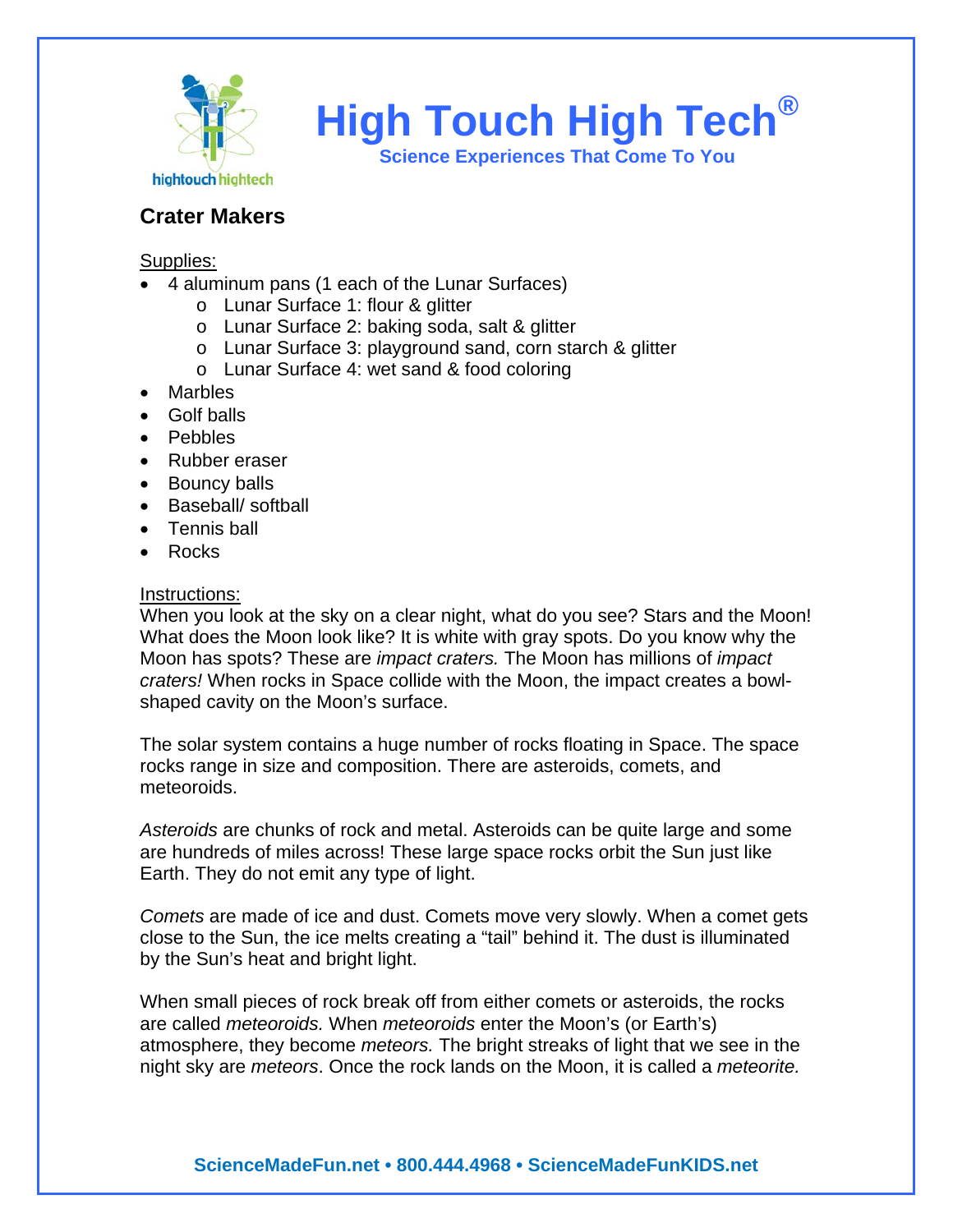

Each of these types of rock can create impact craters. Asteroids are the largest; therefore, they make the largest impact. In this experiment, you can make your very own craters! You can use marbles, pebbles, golf balls or any other type of round-shaped object. These materials will be your impactors.

First you need to create the *lunar surface.* The Moon has different surfaces depending on the area. You can make different types of surfaces with various materials. You need 4 aluminum pans, flour, glitter, baking soda, salt, playground sand, cornstarch, and water.

NOTE: *It is best to do this experiment outside. But, you can put newspaper under your pans if you are inside.* 

Make pans with the following lunar surfaces: Lunar Surface #1: Flour mixed with glitter Lunar surface #2: Baking soda mixed 1:1 with salt Lunar surface #3: Playground sand mixed 1:1 with cornstarch Lunar surface #4: Wet sand

You will drop the impactors, such as golf balls and pebbles, from a series of heights. First, drop an impactor from 2 feet above a pan with Lunar Surface #1. Then drop from 3 feet above and then five feet above the pans containing your lunar surfaces. Experiment with different impactors, Lunar Surfaces, and heights.

As you drop various impactors from different heights, you can see the relationship between the impactor's mass (weight) and crater size. What object makes the biggest crater? Does the height make the crater bigger or smaller? Which impactor falls faster or slower? How deep are the craters? Which Lunar Surface is the best for making craters?

## The Science Behind It:

You have learned about the impact craters on the surface of the Moon. But, planets also have deep scars from Space rocks, including the Earth! The largest impact crater on our planet is in South Africa. It is called the **Vredefort crater**. This crater is not only the largest on Earth; it is also the oldest on record. It is estimated to be over 2 billion years old! Scientists believe the asteroid that created this impact crater was the largest ever to strike Earth. The asteroid was between 3-6 miles in diameter. It left a crater 160-190 miles across!